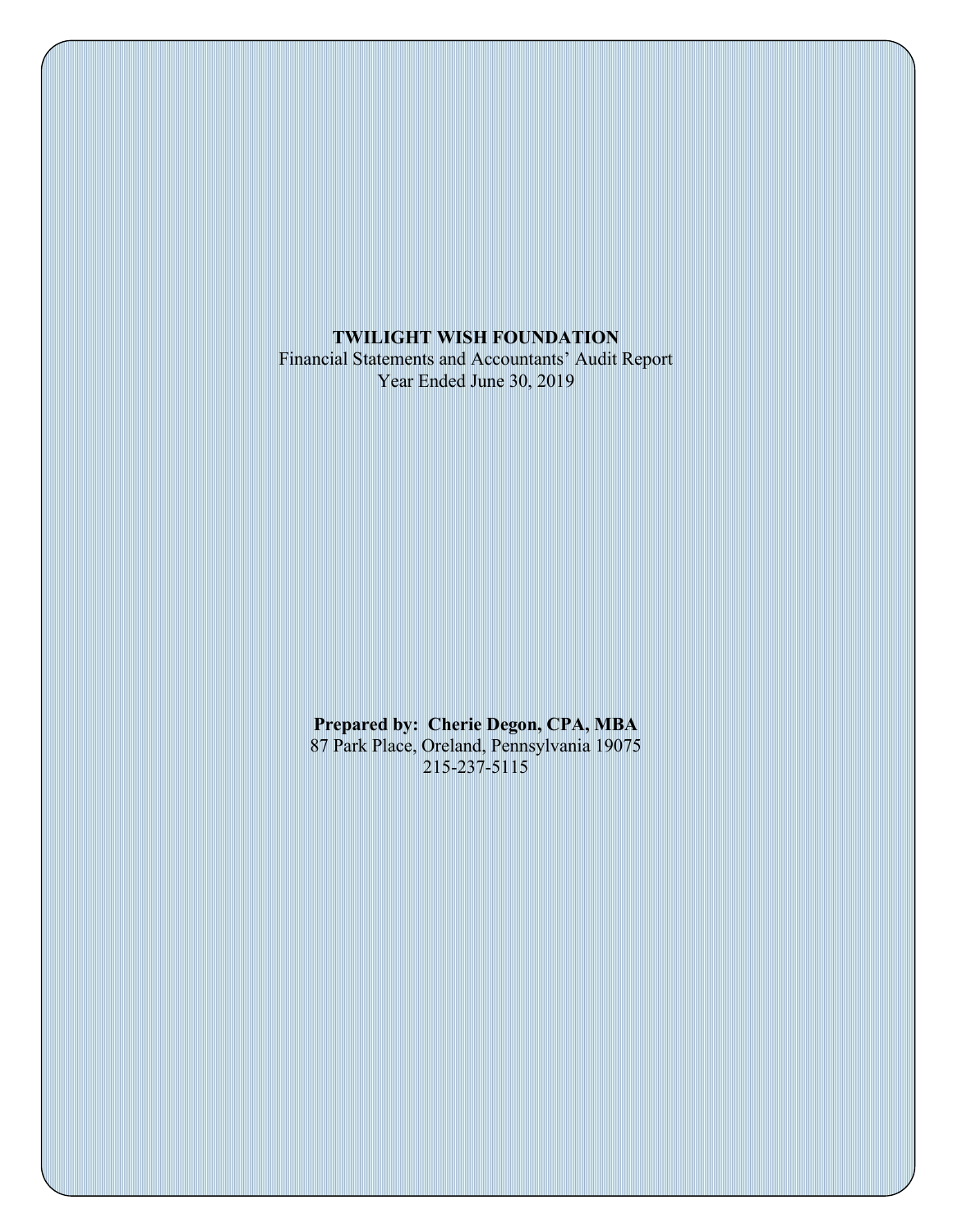# **CONTENTS**

Page **Page** 

| Independent Auditor's Report            |                |
|-----------------------------------------|----------------|
| <b>Financial Statements:</b>            |                |
| <b>Statement of Financial Position</b>  | 2              |
| <b>Statement of Activities</b>          | $\mathcal{F}$  |
| Statement of Changes in Net Assets      | $\overline{4}$ |
| <b>Statement of Functional Expenses</b> | $5 - 6$        |
| <b>Statement of Cash Flows</b>          |                |
| <b>Notes to Financial Statements</b>    | 8-13           |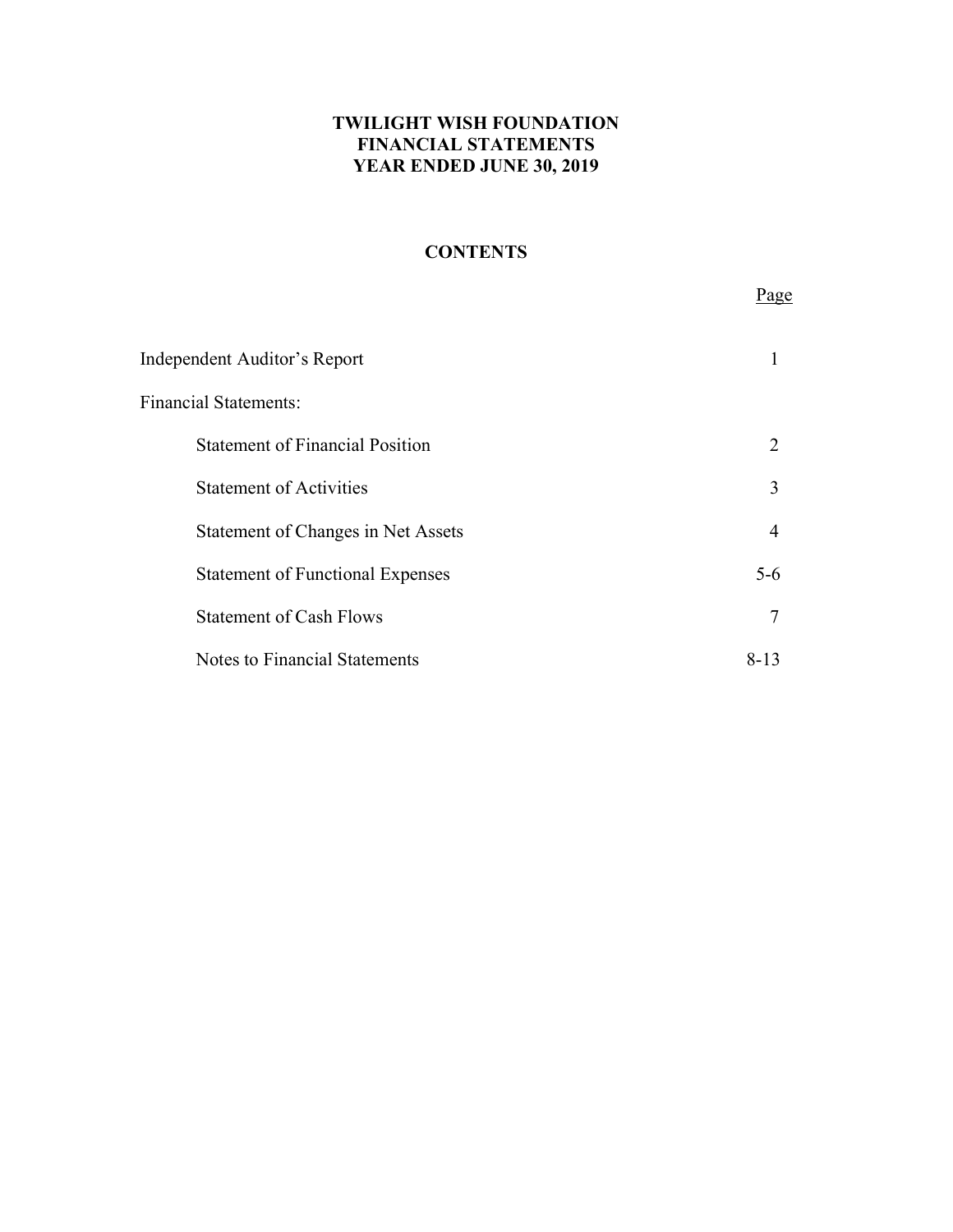# Cherie L. Degon, CPA, MBA

Your Premier Accounting, Audit & Tax Partner

87 Park Place Oreland, PA 19075

Phone: 215.237.5115 Email: Cherie@CherieDegonLLC.com Web: www.CherieDegonLLC.com

#### Independent Auditor's Report

To Board of Directors Twilight Wish Foundation Doylestown, PA 18901

We have audited the accompanying statement of financial position of the Twilight Wish Foundation (a nonprofit organization), which comprise the statement of financial position as of June 30, 2019 and 2018, and the related statements of activities, functional expenses and cash flows for the year then ended, and the related notes to the financial statements.

#### Management's Responsibility for the Financial Statements

Management is responsible for the preparation and fair presentation of these financial statements in accordance with accounting principles generally accepted in the United States of America; this includes the design, implementation, and maintenance of internal control relevant to the preparation and fair presentation of financial statements that are free from material misstatement, whether due to fraud or error.

#### Auditor's Responsibility

Our responsibility is to express an opinion on these financial statements based on our audit. We conducted our audit in accordance with auditing standards generally accepted in the United States of America. Those standards require that we plan and perform the audit to obtain reasonable assurance about whether the financial statements are free of material misstatement.

An audit involves performing procedures to obtain audit evidence about the amounts and disclosures in the financial statements. The procedures selected depend on the auditor's judgment, including the assessment of the risks of material misstatements of the financial statements, whether due to fraud or error. In making those risk assessments, the auditor considers internal control relevant to the entity's preparation and fair presentation of the financial statements in order to design audit procedures that are appropriate in the circumstances, but not for the purpose of expressing an opinion on the effectiveness of the entity's internal control. Accordingly, we express no such opinion. An audit also includes evaluating the appropriateness of accounting policies used and the reasonableness of significant accounting estimates made by management, as well as evaluating the overall presentation of the financial statements.

We believe that the audit evidence we have obtained is sufficient and appropriate to provide a basis for our audit opinion.

#### Opinion

In our opinion, the financial statements referred to above present fairly, in all material respects, the financial position of the Twilight Wish Foundation as of June 30, 2019 and 2018 and the changes in its net assets and its cash flows for the year then ended in conformity with accounting principles generally accepted in the United States of America.

Cherie Degon, CPA, MBA Oreland, Pennsylvania December 4, 2019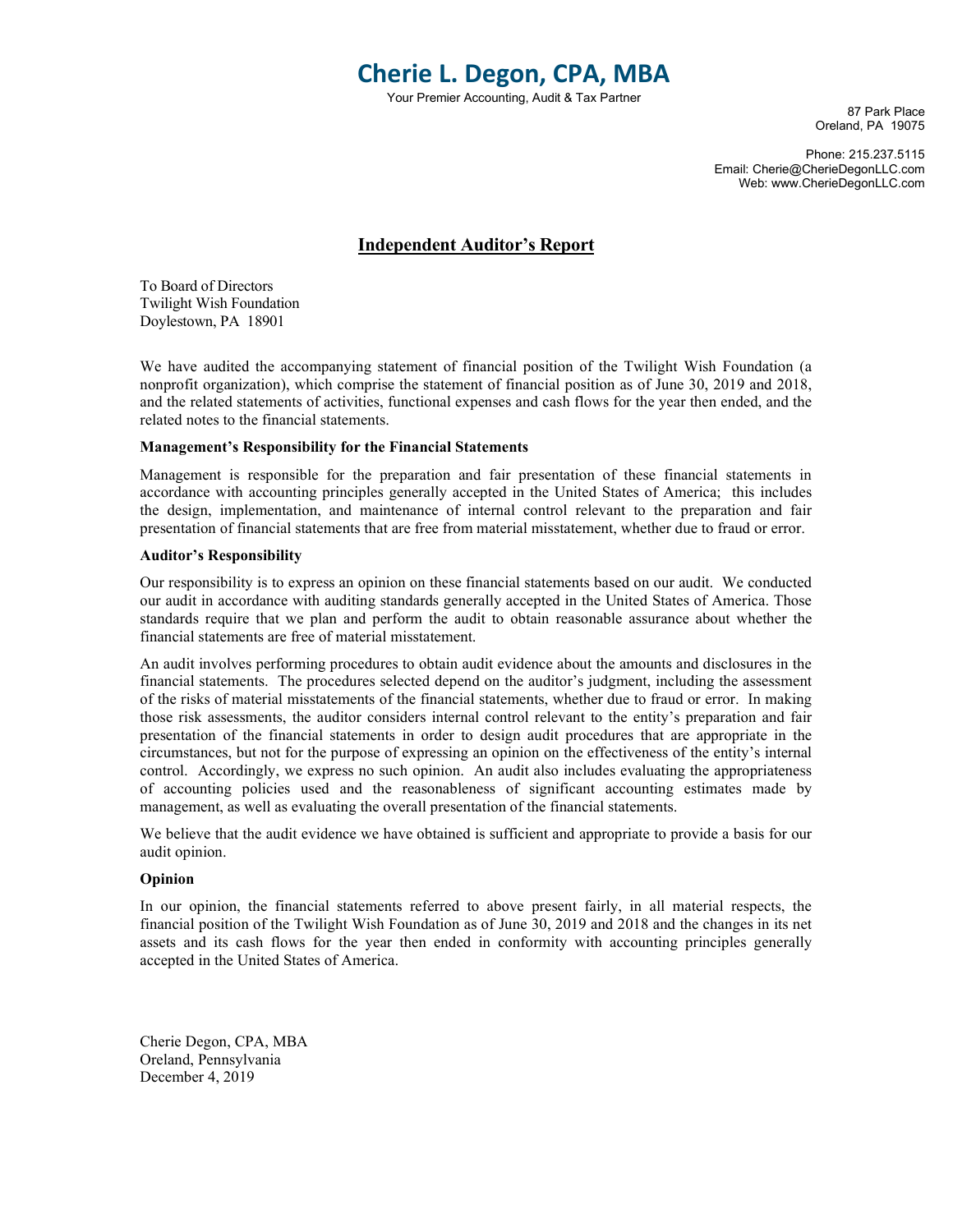# TWILIGHT WISH FOUNDATION STATEMENT OF FINANCIAL POSITION AS OF JUNE 30, 2019 AND 2018

| <b>TWILIGHT WISH FOUNDATION</b><br>STATEMENT OF FINANCIAL POSITION<br>AS OF JUNE 30, 2019 AND 2018 |               |               |               |               |  |  |
|----------------------------------------------------------------------------------------------------|---------------|---------------|---------------|---------------|--|--|
| $\cdot$                                                                                            |               |               |               |               |  |  |
| <b>Current Assets:</b>                                                                             |               | June 30, 2019 |               | June 30, 2018 |  |  |
| Cash                                                                                               |               | 143,699       |               | 113,623       |  |  |
| Inventory                                                                                          |               | 2,182         |               | 2,182         |  |  |
| Refunds Receivable                                                                                 |               |               |               | 258           |  |  |
| <b>Total Current Assets</b>                                                                        | $\mathcal{S}$ | 145,881       | $\mathbb S$   | 116,063       |  |  |
| Property and Equipment                                                                             |               |               |               |               |  |  |
| Net Property and Equipment (Note 5)                                                                |               | 6,554         |               | 6,321         |  |  |
| TOTAL ASSETS                                                                                       | <sup>S</sup>  | 152,435       | $\mathcal{S}$ | 122,384       |  |  |
| <b>LIABILITIES AND NET ASSETS</b>                                                                  |               |               |               |               |  |  |
|                                                                                                    |               |               |               |               |  |  |
| Current Liabilities:<br>Accounts payable and accrued expenses                                      | $\mathbb S$   | 1,026         | $\mathbb S$   | 1,945         |  |  |
| Security Deposit                                                                                   |               | 250           |               | 250           |  |  |
| Accrued Payroll Taxes                                                                              |               | 2,065         |               | 1,499         |  |  |
| Accrued Payroll                                                                                    |               | 1,997         |               | 1,617         |  |  |
| <b>Total Current Liabilities</b>                                                                   | $\mathbb S$   | 5,338         | $\mathbb{S}$  | 5,311         |  |  |
| Net Assets:                                                                                        |               |               |               |               |  |  |
| <b>Unrestricted Net Assets</b>                                                                     | $\mathbb S$   | 132,640       | $\mathbb S$   | 106,521       |  |  |
| Temporarily Restricted Net Assets (Note 4)                                                         | $\mathbb S$   | 14,457        | $\mathbb{S}$  | 10,552        |  |  |
| <b>Total Net Assets</b>                                                                            | $\mathbb{S}$  | 147,097       | $\mathbb{S}$  | 117,073       |  |  |
|                                                                                                    |               |               |               |               |  |  |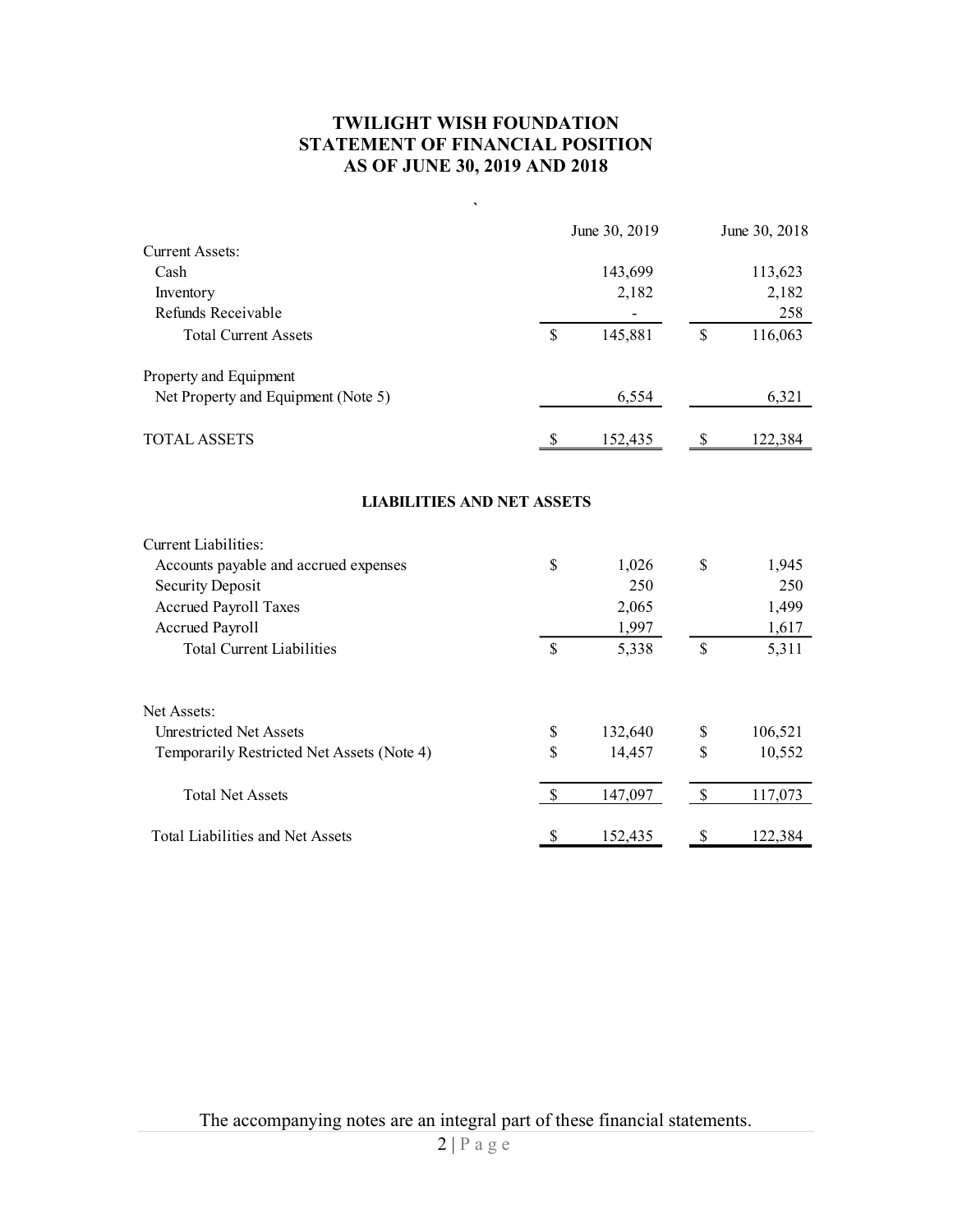## TWILIGHT WISH FOUNDATION STATEMENT OF ACTIVITIES YEAR ENDED JUNE 30, 2019 AND 2018

|                                                | <b>TWILIGHT WISH FOUNDATION</b><br><b>STATEMENT OF ACTIVITIES</b><br><b>YEAR ENDED JUNE 30, 2019 AND 2018</b> |                            |                       |                         |
|------------------------------------------------|---------------------------------------------------------------------------------------------------------------|----------------------------|-----------------------|-------------------------|
|                                                | Without Donor<br>Restrictions                                                                                 | With Donor<br>Restrictions | June 30, 2019         | June 30, 2018           |
| Public Support and Revenue                     |                                                                                                               |                            |                       |                         |
| Grants                                         | 97,690<br>\$                                                                                                  | $\mathbf S$                | $\mathbf S$<br>97,690 | $\mathbf S$<br>68,555   |
| Donations                                      | \$                                                                                                            | 63,482                     | 63,482                | 78,262                  |
| In-Kind Donations (Note 3)                     | 10,089                                                                                                        | $\mathbf{0}$               | 10,089                | 8,128                   |
| Donated Services (Note 3)                      | 211,409                                                                                                       | $\mathbf{0}$               | 211,409               | 220,495                 |
| Fundraising Income                             | 43,189                                                                                                        | $\mathbf{0}$               | 43,189                | 20,517                  |
| <b>Product Sales</b>                           |                                                                                                               | $\mathbf{0}$               | $\mathbf{1}$          | 691                     |
| Miscellaneous Income                           | 1,332                                                                                                         | $\mathbf{0}$               | 1,332                 | 511                     |
| Interest                                       | 180                                                                                                           | $\mathbf{0}$               | 180                   | 171                     |
| Total revenues and support                     | $\mathbb{S}$<br>363,890                                                                                       | <sup>\$</sup><br>63,482    | \$<br>427,372         | \$<br>397,330           |
| Expenses:                                      |                                                                                                               |                            |                       |                         |
| Program                                        | \$259,178                                                                                                     | \$59,577                   | \$318,755             | \$330,586               |
| General and administrative                     | 48,838                                                                                                        | $\mathbf{0}$               | 48,838                | 19,377                  |
| Fundraising                                    | 29,755                                                                                                        | $\bf{0}$                   | 29,755                | 15,327                  |
| Total expenses                                 | \$337,771                                                                                                     | \$59,577                   | \$397,348             | \$365,290               |
| Increase (decrease) in unrestricted net assets | \$26,119                                                                                                      | \$3,905                    | \$30,024              | \$32,040                |
| Increase (decrease) in total net assets        | \$26,119                                                                                                      | \$3,905                    | \$30,024              | \$32,040                |
|                                                |                                                                                                               |                            |                       |                         |
| Beginning Total Net Assets                     | 106,521<br>\$                                                                                                 | 10,552<br>S                | 117,073<br>S          | 85,033<br><sup>\$</sup> |
| <b>Ending Total Net Assets</b>                 | \$<br>132,640                                                                                                 | $\mathbb{S}$<br>14,457     | \$<br>147,097         | $\mathbb{S}$<br>117,073 |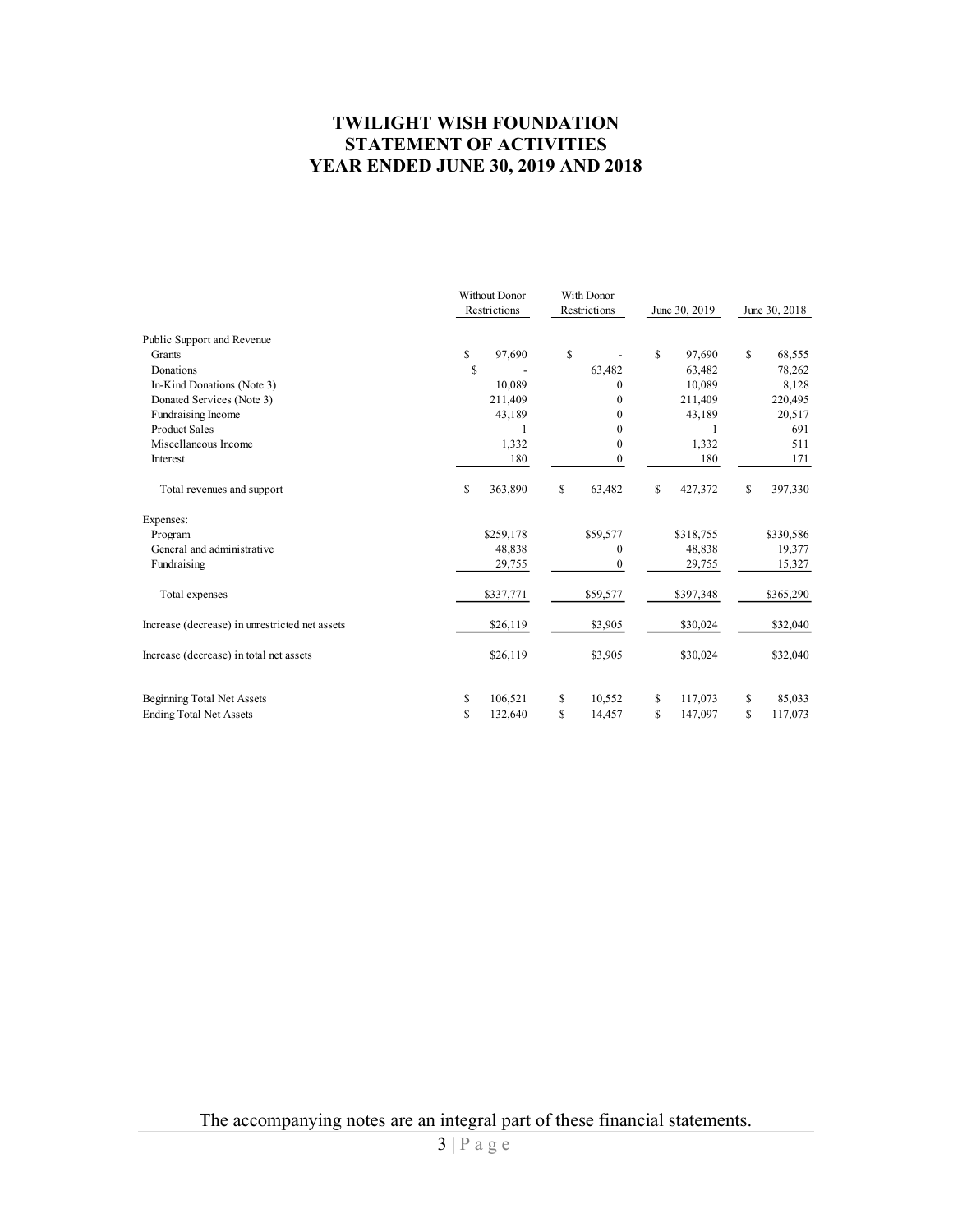## TWILIGHT WISH FOUNDATION STATEMENT OF CHANGES IN NET ASSETS YEAR ENDED JUNE 30, 2019

|                                                      | <b>TWILIGHT WISH FOUNDATION</b><br>STATEMENT OF CHANGES IN NET ASSETS<br>YEAR ENDED JUNE 30, 2019 |                           |           |
|------------------------------------------------------|---------------------------------------------------------------------------------------------------|---------------------------|-----------|
|                                                      | June 30, 2019<br>Unrestricted                                                                     | Temporarily<br>Restricted | Total     |
| Net Assets, Beginning                                | \$106,521                                                                                         | \$10,552                  | \$117,073 |
| Increase (decrease) in net<br>assets from operations | (33, 458)                                                                                         | 63,482                    | 30,024    |
| Net assets relieved from<br>restrictions (Note 3)    | 59,577                                                                                            | (59, 577)                 |           |
| Net assets, ending                                   | \$132,640                                                                                         | \$14,457                  | \$147,097 |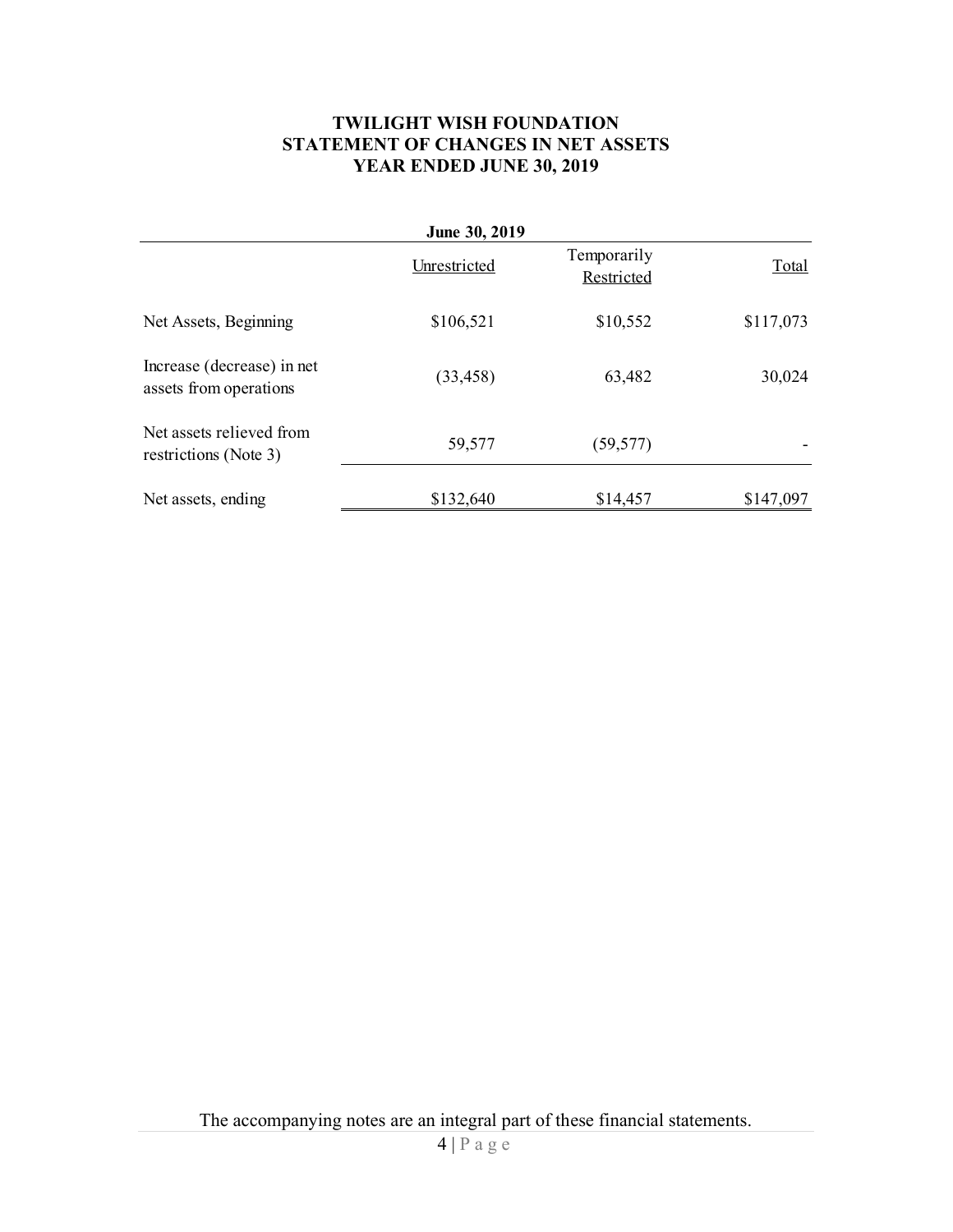## TWILIGHT WISH FOUNDATION STATEMENT OF FUNCTIONAL EXPENSES YEAR ENDED JUNE 30, 2019

|                                       |         | General and    |             |         |
|---------------------------------------|---------|----------------|-------------|---------|
|                                       | Program | Administrative | Fundraising | Total   |
| <b>Board Expenses</b>                 |         | 115            |             | 115     |
| Charitable Donations                  | 20      |                |             | 20      |
| <b>Consulting Services</b>            | 4,113   | 762            | 203         | 5,078   |
| Depreciation Expense                  |         | 1,707          |             | 1,707   |
| Dues & Seminars                       |         |                |             |         |
| Finance Charges                       |         | 9              |             | 9       |
| <b>Fundraising Expenses</b>           |         |                | 17,871      | 17,871  |
| Government Filing Fees                |         | 680            |             | 680     |
| Insurance                             | 2,650   | 490            | 131         | 3,271   |
| <b>Interest Expense</b>               |         | 285            |             | 285     |
| Maintenance and Repairs               |         | 1,265          |             | 1,265   |
| Marketing Expense                     | 2,267   | 420            | 112         | 2,799   |
| Office Supplies                       | 1,545   | 287            | 76          | 1,908   |
| Payroll Expense                       | 43,211  | 8,002          | 2,134       | 53,347  |
| Program Direct Costs-Donated Services | 171,241 | 31,711         | 8,456       | 211,408 |
| Program Direct Costs                  | 78,093  |                |             | 78,093  |
| Rent                                  | 9,882   | 1,830          | 488         | 12,200  |
| Staff Appreciation                    | 76      | 14             | 4           | 94      |
| Taxes and Licenses                    |         | 215            |             | 215     |
| <b>Travel Expenses</b>                | 1,110   | 205            | 55          | 1,370   |
| Utilities                             | 4,547   | 841            | 225         | 5,613   |
| Total                                 | 318,755 | 48,838         | 29,755      | 397,348 |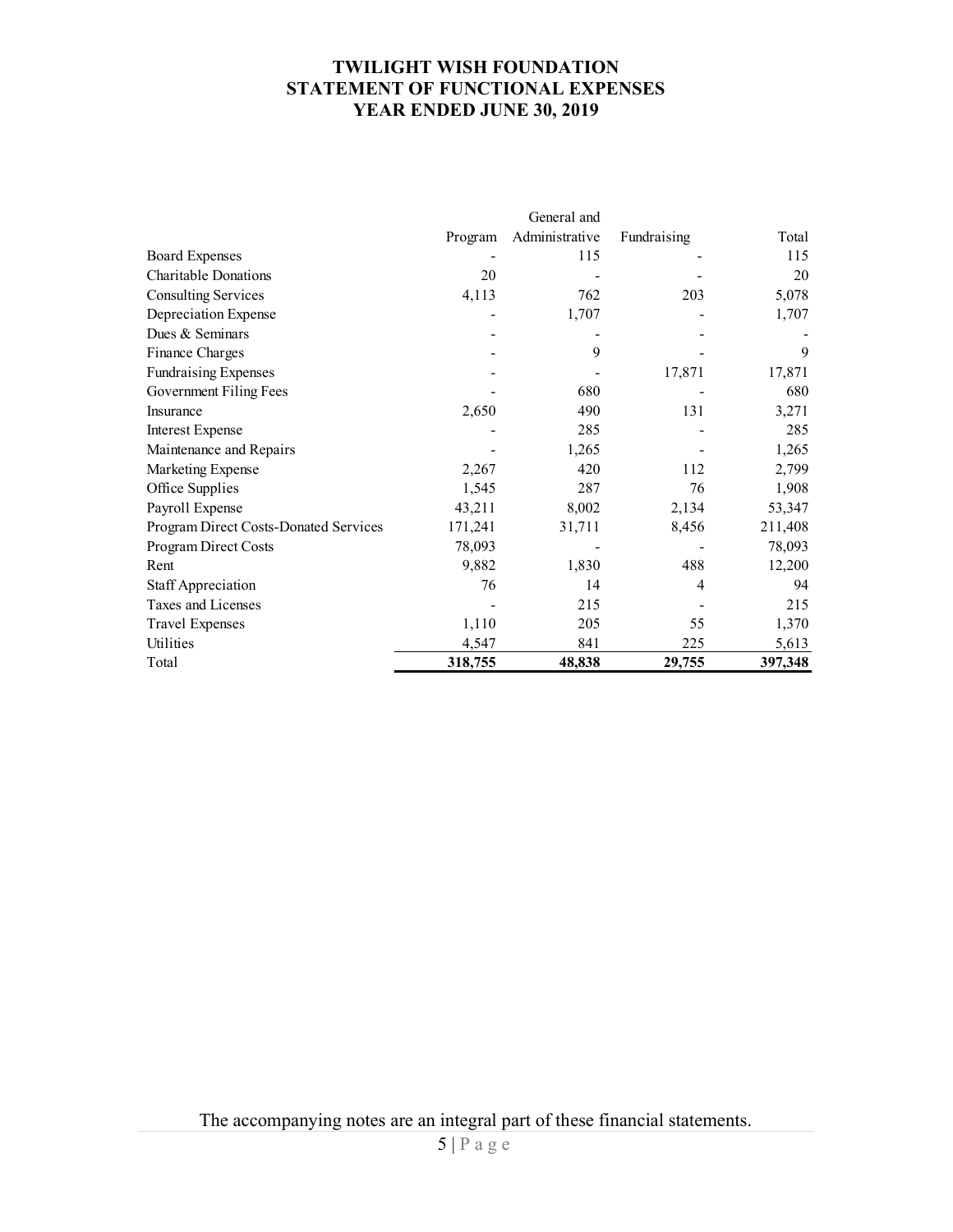## TWILIGHT WISH FOUNDATION STATEMENT OF FUNCTIONAL EXPENSES YEAR ENDED JUNE 30, 2018

|                                    |         | General and    |             |         |
|------------------------------------|---------|----------------|-------------|---------|
|                                    | Program | Administrative | Fundraising | Total   |
| <b>Board Expenses</b>              | 167     | 11             | 9           | 187     |
| <b>Consulting Services</b>         | 4,450   | 300            | 250         | 5,000   |
| Depreciation Expense               |         | 1,244          |             | 1,244   |
| Dues & Seminars                    |         | 35             |             | 35      |
| Finance Charges                    |         | 992            |             | 992     |
| <b>Fundraising Expenses</b>        |         |                | 8,421       | 8,421   |
| Government Filing Fees             |         | 825            |             | 825     |
| Insurance                          | 2,857   | 193            | 160         | 3,210   |
| <b>Interest Expense</b>            |         | 325            |             | 325     |
| Maintenance and Repairs            |         | 1,089          |             | 1,089   |
| Marketing Expense                  |         |                | 3,808       | 3,808   |
| Office Supplies                    | 1,891   | 127            | 107         | 2,125   |
| Payroll Expense                    | 38,257  | 2,579          | 2,149       | 42,985  |
| Program Costs - Volunteer Services | 220,495 |                |             | 220,495 |
| Program Direct Costs               | 54,942  |                |             | 54,942  |
| Rent                               |         | 11,150         |             | 11,150  |
| Travel Expenses                    | 1,374   | 93             | 77          | 1,544   |
| Utilities                          | 6,153   | 414            | 346         | 6,913   |
| Total                              | 330,586 | 19,377         | 15,327      | 365,290 |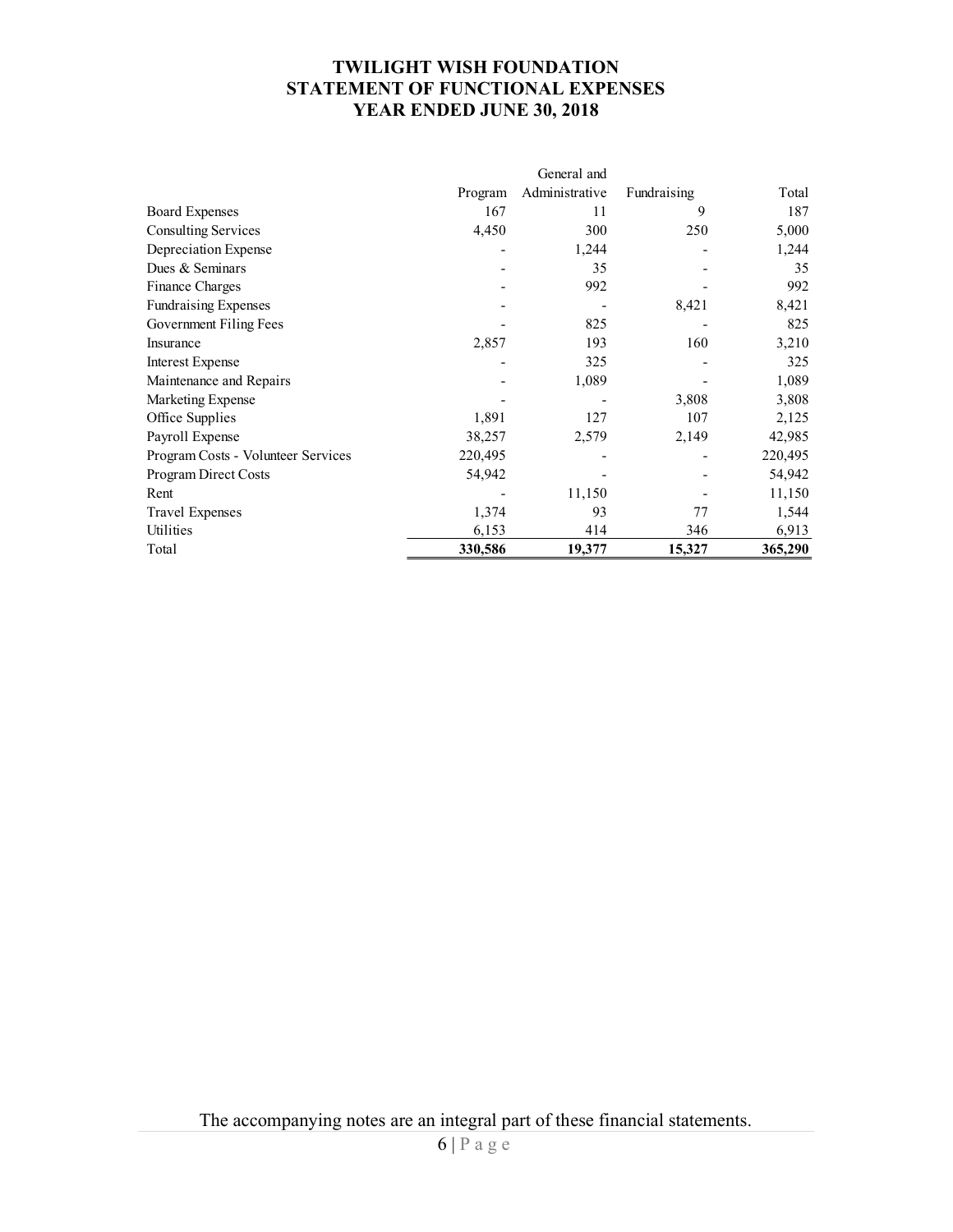## TWILIGHT WISH FOUNDATION STATEMENT OF CASH FLOWS YEAR ENDED JUNE 30, 2019 AND 2018

|                                                                                                                                      |             | <b>YEAR ENDED JUNE 30, 2019 AND 2018</b> |              |                                     |
|--------------------------------------------------------------------------------------------------------------------------------------|-------------|------------------------------------------|--------------|-------------------------------------|
| <b>OPERATING ACTIVITIES</b>                                                                                                          |             | June 30, 2019                            |              | June 30, 2018                       |
|                                                                                                                                      |             |                                          |              |                                     |
| Increase in total net assets                                                                                                         | \$          | 30,024                                   | \$           | 32,040                              |
| Net Increase in Net Assets<br>Adjustments to reconcile increase in total net assets to net cash provided by<br>operating activities: | \$          | 30,024                                   | $\mathbb{S}$ | 32,040                              |
| Changes in operating assets and liabilities:                                                                                         |             |                                          |              |                                     |
| (Increase) decrease in operating assets:                                                                                             |             |                                          |              |                                     |
| Refunds Receivable<br>Deposits                                                                                                       | \$          | 258<br>$\overline{\phantom{a}}$          | $\mathbb S$  | (258)                               |
| Inventory<br>Depreciation                                                                                                            |             | 1,707                                    |              | 34<br>1,244                         |
|                                                                                                                                      |             |                                          |              |                                     |
| Increase (decrease) in operating liabilities:<br>Accrued Expenses                                                                    |             | (920)                                    |              | (13,987)                            |
| Accrued Payroll Taxes                                                                                                                |             | 567                                      |              | 291                                 |
| Accrued Payroll<br><b>Security Deposit</b>                                                                                           |             | 380<br>$\overline{\phantom{a}}$          |              | 206<br>$\overline{\phantom{a}}$     |
| Net Cash provided (Used) by operating activities                                                                                     | \$          | 32,016                                   | $\mathbb{S}$ | 19,570                              |
| <b>INVESTING ACTIVITIES</b>                                                                                                          |             |                                          |              |                                     |
| Fixed Assets, Computers<br>Fixed Assets, Website                                                                                     |             | (1, 189)<br>(751)                        |              | (2,315)<br>(5,250)                  |
| Net Cash provided (Used) by Investing Activities                                                                                     | $\mathbb S$ | (1,940)                                  | $\mathbb S$  | (7, 565)                            |
| <b>FINANCING ACTIVITIES</b>                                                                                                          |             |                                          |              |                                     |
| Line of Credit<br>Loan Payable - Bank                                                                                                |             |                                          |              | $\overline{\phantom{a}}$<br>(3,075) |
| Net Cash provided (Used) by Financing Activities                                                                                     | $\mathbb S$ |                                          | $\mathbb{S}$ | (3,075)                             |
| Net Cash Increase for the period                                                                                                     | \$          | 30,076                                   | $\mathbb{S}$ | 8,930                               |
| Cash Balance, beginning                                                                                                              | \$          | 113,623                                  | \$           | 104,693                             |
| Cash Balance, ending                                                                                                                 | \$          | 143,699                                  | \$           | 113,623                             |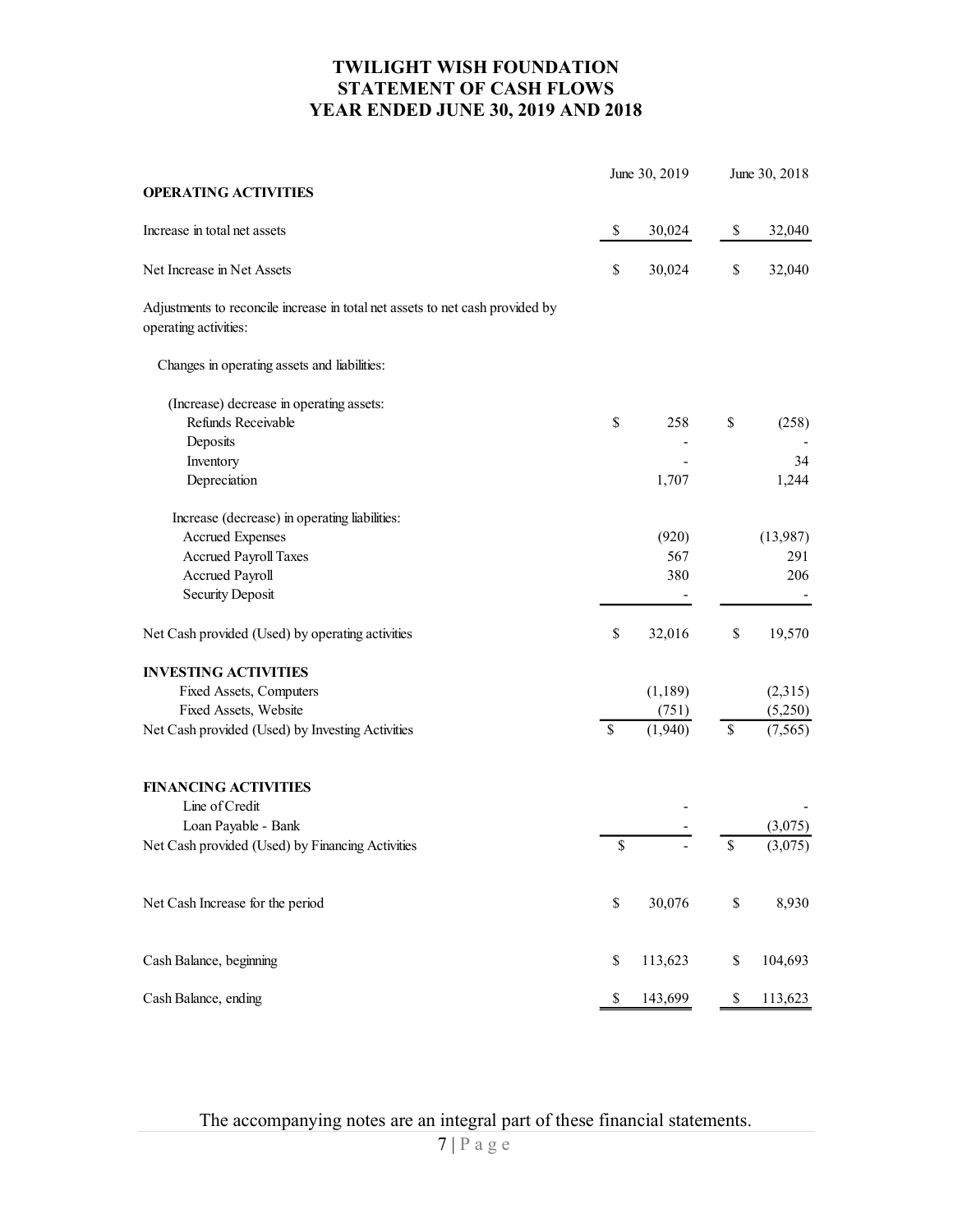#### NOTE 1. ORGANIZATION:

Twilight Wish Foundation (the "Foundation") is a not-for-profit organization incorporated under the laws of the Commonwealth of Pennsylvania in December of 2003. The Foundation was organized for charitable purposes. Their mission is to enrich the lives of deserving seniors through individual wish granting celebrations that connect generations. Their vision is to make our world a nicer place to age, one wish at a time. The Foundation seeks to increase awareness of the importance of thanking older generations and to provide a mechanism to facilitate elder wish granting. The major sources of revenue are in-kind services, donations, grants, corporate sponsorship and special events.

## NOTE 2. SUMMARY OF SIGNIFICANT ACCOUNTING POLICIES:

#### Basis of Accounting:

The Foundation's financial statements are prepared on the accrual basis of accounting in accordance with FASB ACS 958-205-45 (Formerly SFAS 117), "Financial Statements of Not-for-Profit Organizations". Under FASB ACS 958- 205-45, the Organization is required to report information regarding its financial position and activities including a description of donor-imposed restriction on the use of particular assets.

#### Financial Statement Presentation:

Net assets and revenues, gains and losses are classified into two classes of net assets based on the existence or absence of donor-imposed restrictions. The two classes of net asset categories are as follows:

Without Donor Restrictions – Net assets which are free of donor-imposed restrictions; all revenues, gains and losses that are not changes in purpose restricted, time restricted or perpetually restricted.

With Donor Restrictions - Net assets whose use by the Organization is limited by donor-imposed stipulations.

#### Use of Estimates:

The preparation of financial statements in conformity with generally accepted accounting principles in the United States of America requires management to make estimates and assumptions that affect the reported amounts of assets and liabilities and disclosure of contingent assets and liabilities at the date of the financial statements and the reported amounts of revenues and expenses during the reporting period. Actual results could differ from these estimates.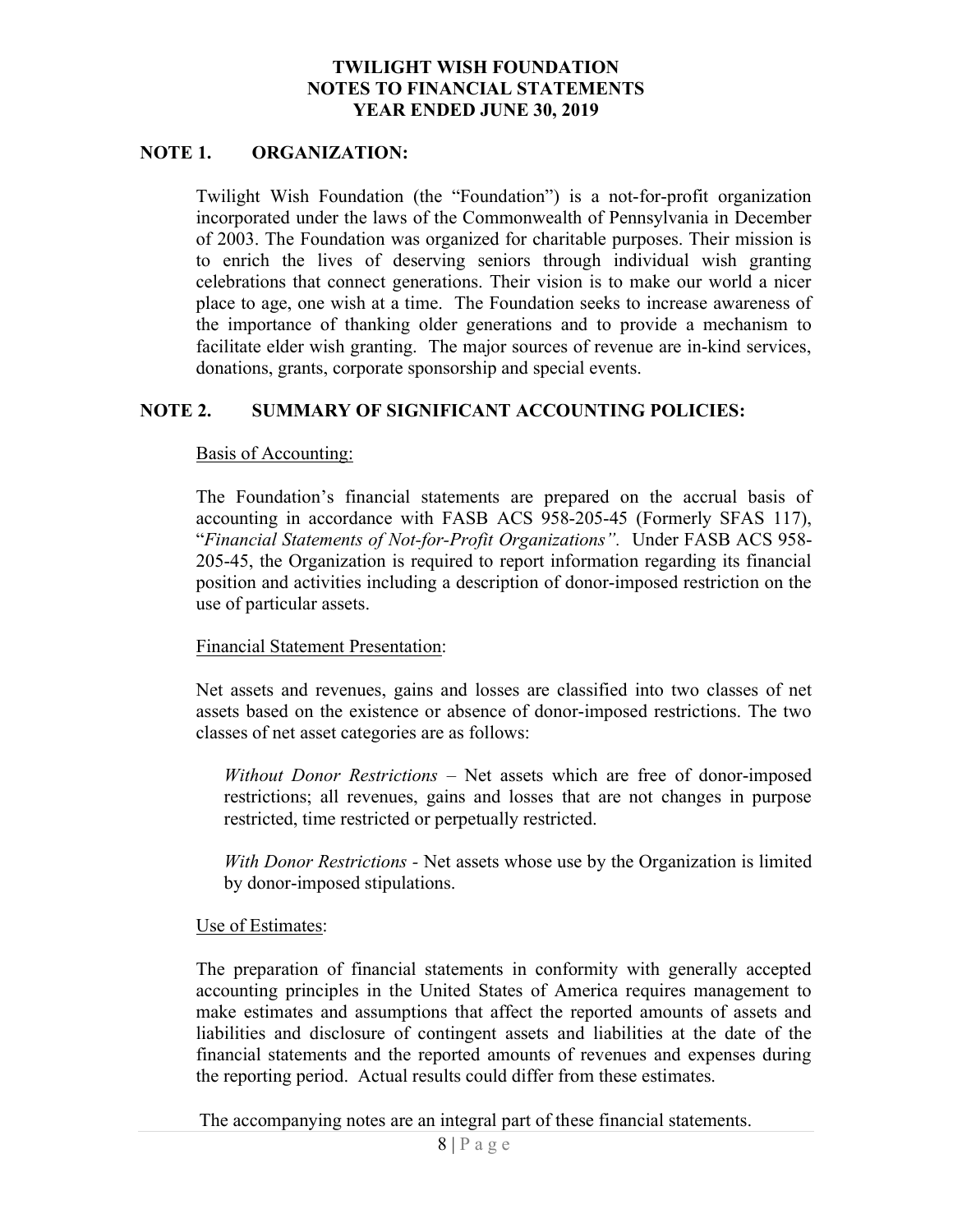#### Promises to Give and Contributions:

The Organization accounts for contributions received in accordance with FASB ASC 958-605-25 Accounting for Contributions Received and Contributions Made. Contributions are recognized when the donor makes a promise to give to the Organization that is, in substance, unconditional. Contributions received are recorded as unrestricted, temporarily restricted, or permanently restricted, depending on the existence and/or nature of any donor restrictions. When a restriction expires, donor restricted net assets are reclassified to unrestricted net assets and reported in the statement of activities as net assets released from restrictions.

### Net Assets with Donor Restrictions:

Donor restrictions are categorized as follows:

Purpose Restrictions – Net assets whose use is restricted for a specific purpose designated by the Donor.

Time Restricted: Restrictions that either expire by passage of time or that can be fulfilled or removed by actions of the Organization pursuant to those stipulations.

Perpetual in Nature – Net assets whose use by the Organization is limited by donor-imposed stipulations that neither expire with the passage of time nor that can be fulfilled or otherwise removed by actions of the Organization.

#### Revenue Recognition:

Grants and contributions are considered unrestricted and available for general operations unless specifically restricted by the donor. The Foundation reports gifts and grants of cash and other assets as restricted if they are received with donor stipulations that limit the use of the donated assets as to a particular purpose or to future periods. When a stipulated time restriction ends or purpose restriction is accomplished, Donor restricted net assets are reclassified to unrestricted net assets and reported in the statement of activities as net assets released from Donor restrictions.

#### Cash and Cash Equivalents:

In general, for purposes of the statement of cash flows, the Foundation considers all highly liquid investments with maturities of six months or less and certificates of deposits to be cash equivalents.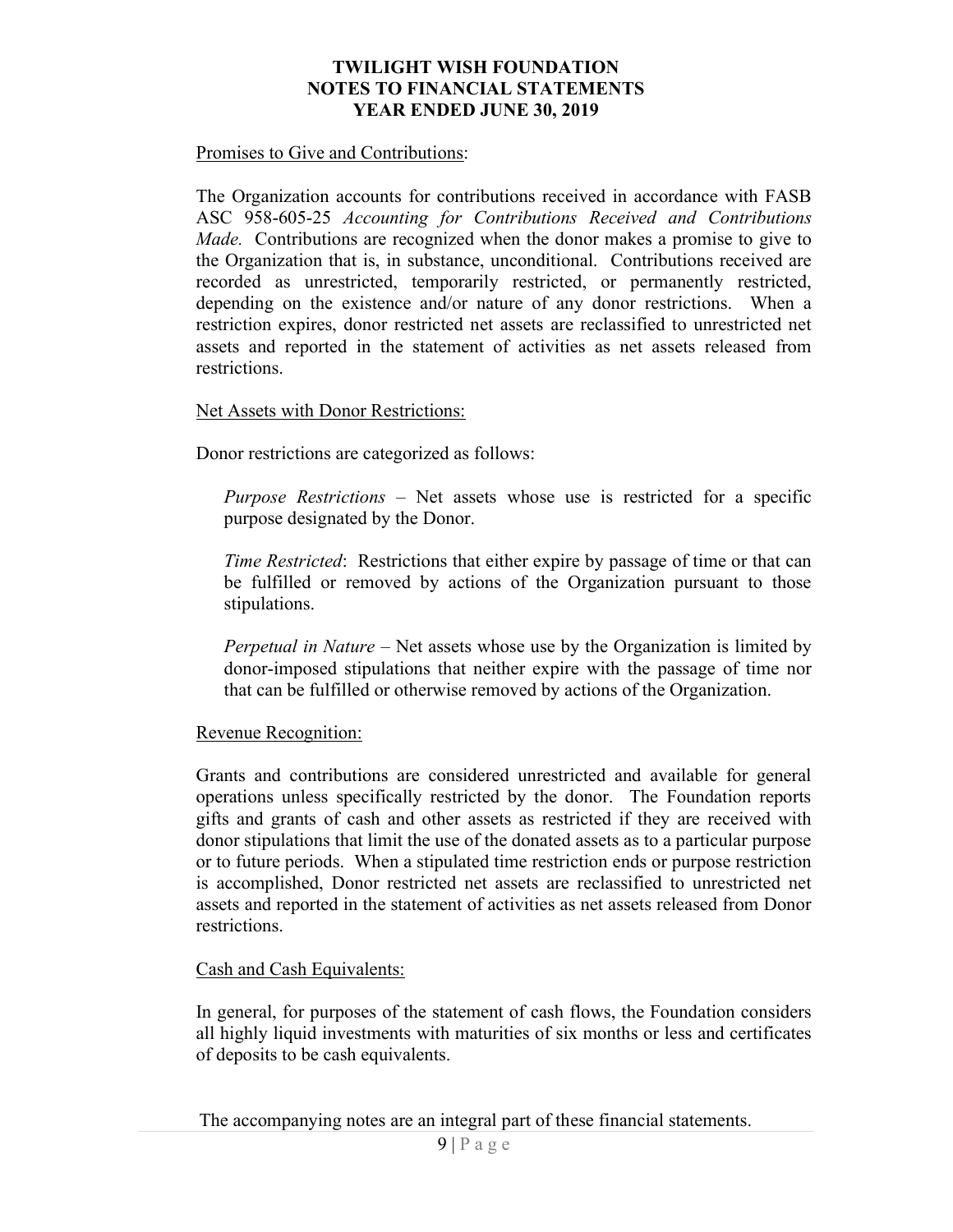#### Inventory

Supplies and fundraising items purchased or donated for use in programs or for fundraising are carried at the lower of cost or market on the first in first out basis.

### Property and equipment and related depreciation:

Property and equipment are stated at cost. Expenditures for major additions, renewals and betterments are capitalized; conversely, expenditures for repairs and maintenance are charged to expense when incurred. Upon the retirement or disposal of assets, the cost and accumulated depreciation are eliminated from the accounts and the resulting gain or loss is included in revenue or expenses. Depreciation of property and equipment is computed using the straight-line method over the estimated useful service lives of the assets ranging from one to five years. Depreciation expense for the year ended June 30, 2019 was \$1,707 and \$1,244 for 2018. Depreciation is provided on the straight-line basis over the estimated useful lives of the Property and Equipment which is estimated at 5 years.

### Income Taxes:

The Organization is a not-for-profit organization as described in Section  $501(c)(3)$ of the Internal Revenue Code and is exempt from federal income taxes pursuant to Section 501(a) of the Internal Revenue Code. The organization is also exempt from Pennsylvania taxation under the applicable provisions of the commonwealth's non-profit organization statutes.

US GAAP requires entities to evaluate, measure, recognize and disclose any uncertain income tax positions taken on their income tax returns. Management has evaluated the impact of this standard on its financial statements and believes that there are no uncertain tax positions.

The income tax returns of the Foundation are subject to examination by the Internal Revenue Services and other various taxing authorities, generally for three years after they are files.

The Foundation recognizes accrued interest and penalties associated with uncertain tax positions, if any, as a miscellaneous expense. There were no income tax related interest and penalties recorded for the year ended June 30, 2019 and 2018.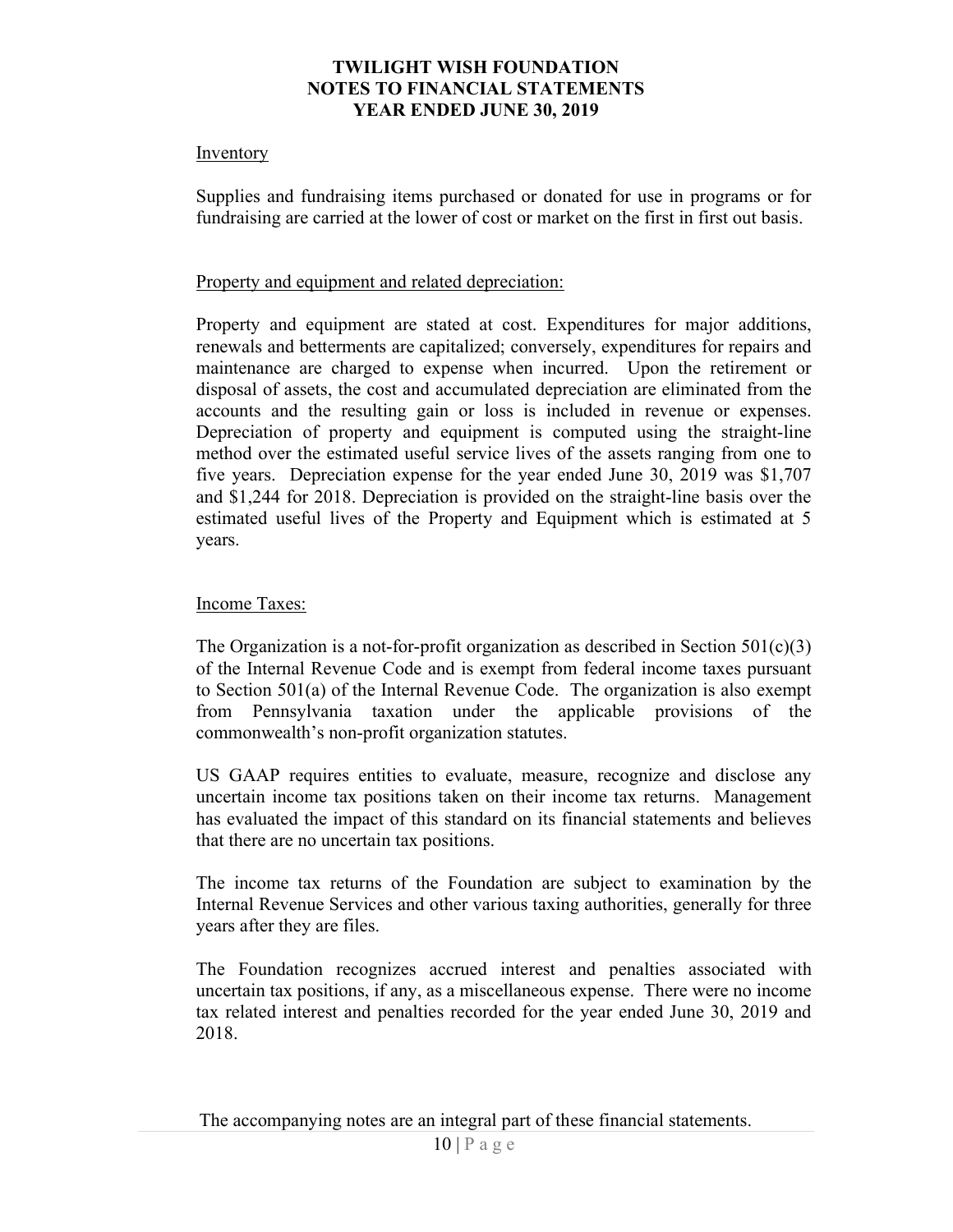#### Functional Expense Allocation:

The financial statements report certain categories of expenses that are attributed to more than one program or supporting function. Therefore, expenses require allocation on a reasonable basis that is consistently applied. Depreciation, utilities, telephone/internet, and repairs and maintenance are allocated based on the location of the asset or service. Salaries, payroll taxes, employee benefits, insurance, office supplies, are allocated on the basis of estimates of time and effort. Other expenses are based on actual costs directly related to the program services and support services categories.

#### Advertising and marketing:

Advertising and marketing costs are expensed as incurred. There was \$2,799 of advertising and marketing costs incurred for the year ended June 30, 2019 and \$3,808 during 2018.

## NOTE 3. IN-KIND DONATIONS AND DONATED SERVICES:

The Foundation follows the practice of recording the estimated value of materials and services as contributions if there is an objective basis available to measure the value of such materials and services. In-kind donations in the form of medical and other supplies and specialized volunteer services hours for the Foundation's programs had an estimated value of \$10,089 and \$8,128 for the years ended June 30, 2019 and 2018 respectively.

There were \$211,409 of donated other services during the year ending June 30, 2019 compared to \$220,495 during 2018. Included in the Donated Services is the value of donated time from the Board Chair, other board members and Chapter Directors of the Foundation, which is calculated on the hours donated valued at a competitive hourly rate. This information is included in the financial statements because it is useful in understanding the magnitude of the organization's operations, including its dependency on these in-kind contributions.

The financial statements show Twilight Wish Foundation is a highly efficient non-profit, with 80% of total expenses going directly to granting wishes and program services. Donated services and other In-Kind Donations in the amount of \$221,498 comprise over half of the Foundation's revenue of \$427,372, enabling the Foundation to continue its mission and to add value to more than double the amount of every dollar donated in cash.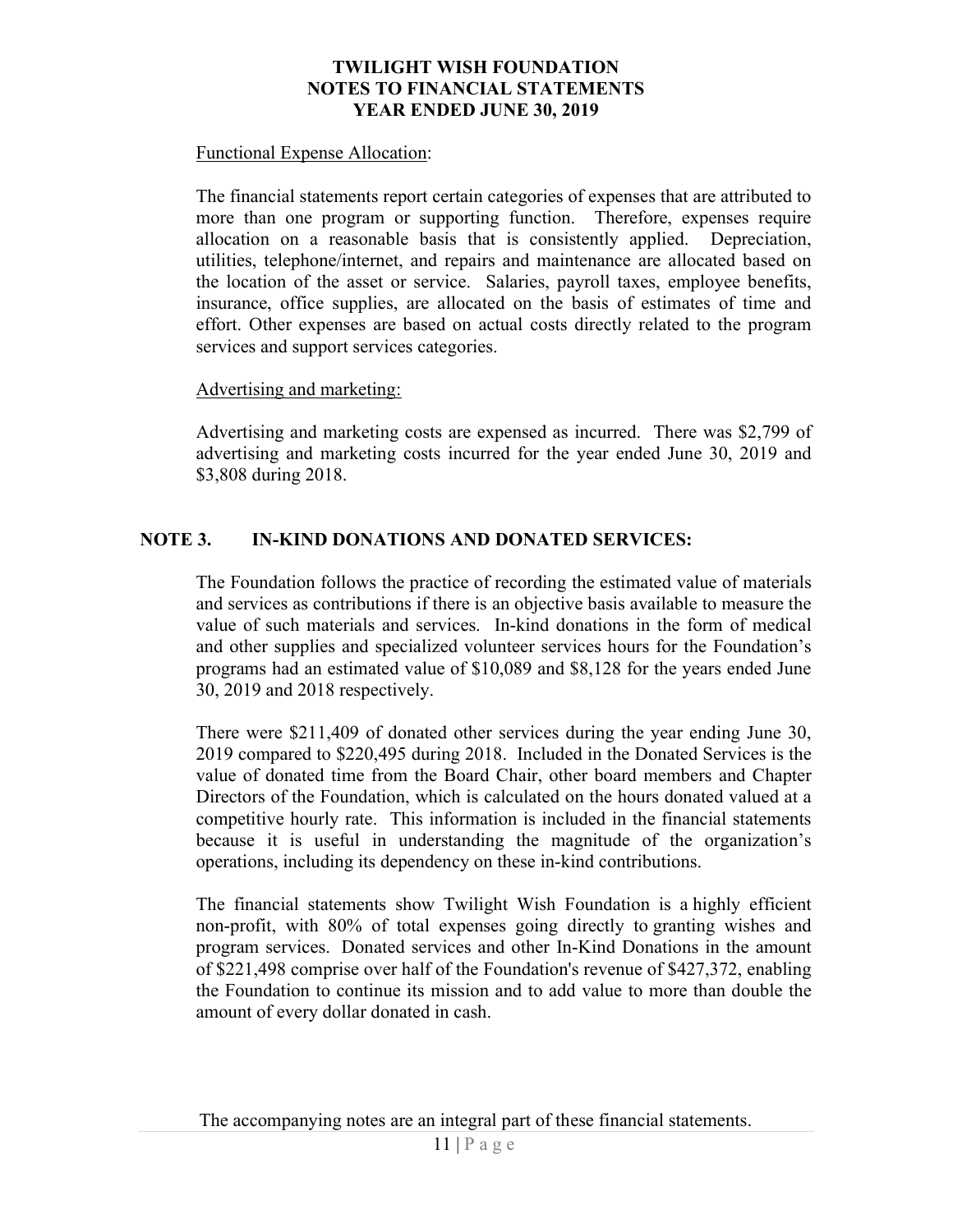#### NOTE 4. NET ASSETS:

## NOTE 5. PROPERTY AND EQUIPMENT:

|                                    | <b>TWILIGHT WISH FOUNDATION</b><br><b>NOTES TO FINANCIAL STATEMENTS</b><br>YEAR ENDED JUNE 30, 2019                                                                                                                                                                                                                               |               |    |               |
|------------------------------------|-----------------------------------------------------------------------------------------------------------------------------------------------------------------------------------------------------------------------------------------------------------------------------------------------------------------------------------|---------------|----|---------------|
| <b>NET ASSETS:</b><br>4.           |                                                                                                                                                                                                                                                                                                                                   |               |    |               |
| 2018.                              | As of June 30, 2019, \$14,457 of net assets were identified as temporarily<br>restricted. These funds are restricted by the donor for the purpose and use of<br>granting of wishes. The funds are temporarily restricted until the wishes are<br>granted. There were \$10,552 of temporarily restricted net assets as of June 30, |               |    |               |
| 5.<br>PROPERTY AND EQUIPMENT:      |                                                                                                                                                                                                                                                                                                                                   |               |    |               |
|                                    | Property and Equipment are summarized by major classification as follows for the                                                                                                                                                                                                                                                  |               |    |               |
| year ended June 30, 2019 and 2018: |                                                                                                                                                                                                                                                                                                                                   | June 30, 2019 |    | June 30, 2018 |
| Computers                          |                                                                                                                                                                                                                                                                                                                                   | \$<br>22,190  | \$ | 20,249        |
| Equipment                          |                                                                                                                                                                                                                                                                                                                                   | 6,460         |    | 6,460         |
| Website                            |                                                                                                                                                                                                                                                                                                                                   | 5,250         |    | 5,250         |
| Furniture                          |                                                                                                                                                                                                                                                                                                                                   | 1,553         |    | 1,553         |
|                                    | Total                                                                                                                                                                                                                                                                                                                             | 35,453        |    | 33,512        |
| Less: accumulated Depreciation     |                                                                                                                                                                                                                                                                                                                                   | (28, 899)     |    | (27, 191)     |
|                                    | Net Property and Equipment                                                                                                                                                                                                                                                                                                        | 6,554         |    | 6,321         |
| 5.<br><b>CASH AVAILABILITY</b>     |                                                                                                                                                                                                                                                                                                                                   |               |    |               |
| the following:                     | Financial assets available for general expenditures, that is, without donor or other<br>restrictions limiting their use, within 4 months of the balance sheet date, comprise                                                                                                                                                      |               |    |               |
| Cash                               |                                                                                                                                                                                                                                                                                                                                   |               | \$ | 143,699       |
| Donor Imposed Restrictions         |                                                                                                                                                                                                                                                                                                                                   |               |    | (14, 457)     |
|                                    | Financial assets available to meet cash needs for general expenditures within 3 months                                                                                                                                                                                                                                            |               | S  | 129,242       |
|                                    |                                                                                                                                                                                                                                                                                                                                   |               |    |               |

# NOTE 5. CASH AVAILABILITY

| Less: accumulated Depreciation | Total                                                                                                                                                                        | 35,453    | 33,512        |
|--------------------------------|------------------------------------------------------------------------------------------------------------------------------------------------------------------------------|-----------|---------------|
|                                |                                                                                                                                                                              |           |               |
|                                |                                                                                                                                                                              | (28, 899) | (27, 191)     |
|                                | Net Property and Equipment                                                                                                                                                   | 6,554     | 6,321         |
| <b>CASH AVAILABILITY</b><br>5. |                                                                                                                                                                              |           |               |
| the following:                 | Financial assets available for general expenditures, that is, without donor or other<br>restrictions limiting their use, within 4 months of the balance sheet date, comprise |           |               |
| Cash                           |                                                                                                                                                                              |           | \$<br>143,699 |
| Donor Imposed Restrictions     |                                                                                                                                                                              |           | (14, 457)     |
|                                | Financial assets available to meet cash needs for general expenditures within 3 months                                                                                       |           | 129,242       |